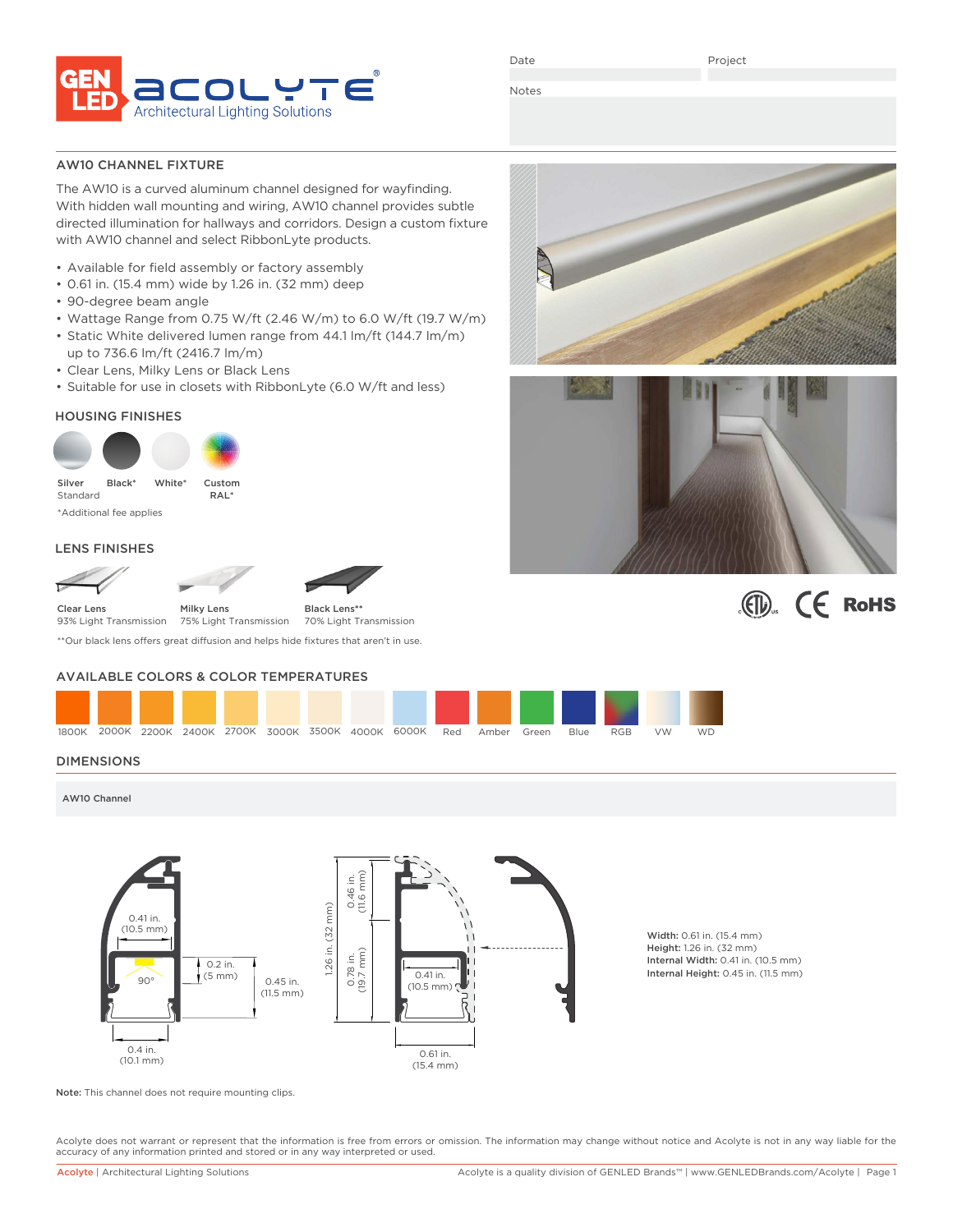

### SPECIFICATIONS

| Beam Angle                   | $90^{\circ}$                                                                                                                                                                                                                                                                                                                                                                                                                                                                                                    |
|------------------------------|-----------------------------------------------------------------------------------------------------------------------------------------------------------------------------------------------------------------------------------------------------------------------------------------------------------------------------------------------------------------------------------------------------------------------------------------------------------------------------------------------------------------|
| Lens Type                    | Clear Lens, Milky Lens, Black Lens                                                                                                                                                                                                                                                                                                                                                                                                                                                                              |
| Length                       | Channel is sold by the foot and cut to your exact desired length.                                                                                                                                                                                                                                                                                                                                                                                                                                               |
| <b>Operating Voltage</b>     | 24 <sub>V</sub>                                                                                                                                                                                                                                                                                                                                                                                                                                                                                                 |
| Dimming                      | MLV / 0-10 Volt / Lutron Hi-Lume 1% dimming LED drivers / Lutron VIVE code compliance available / ELV / DALI / DMX                                                                                                                                                                                                                                                                                                                                                                                              |
| <b>Operating Temperature</b> | -40° F to 158° F (-40° C to 70° C)                                                                                                                                                                                                                                                                                                                                                                                                                                                                              |
| Colors                       | 1800K, 2000K, 2200K, 2400K, 2700K, 3000K, 3500K, 4000K, 6000K, Red, Amber, Green, Blue, RGB, VW, Warm Dim<br>(1800K, 2000K, 2200K only available in IP20)                                                                                                                                                                                                                                                                                                                                                       |
| <b>CRI</b>                   | 90+ CRI (Static white only)                                                                                                                                                                                                                                                                                                                                                                                                                                                                                     |
| Lamp Life                    | L70 at 50,000 Hours                                                                                                                                                                                                                                                                                                                                                                                                                                                                                             |
| MacAdam Ellipses (SDCM)      | 2-Step Binning (For Static White LEDs only)                                                                                                                                                                                                                                                                                                                                                                                                                                                                     |
| <b>Certifications</b>        | ETL Listed: UL 2108 Issued: 2004/02/27 Ed: 1 Rev: 2014/02/24 Low Voltage Lighting Systems<br>CSA C22.2#9.0 Issued: 1996/06/01 Ed: 1 (R2011) General Requirements for Luminaries;<br>with Gen. Inst. 1: 1997, Gen Inst. 2: 1998. ROHS compliant UL 2108 - Low Voltage Lighting Systems<br>UL 8750 - Light Emitting Diode (LED) Equipment for Use in Lighting Products UL 1598 / CSA 250.0-08 - Luminaires<br>Suitable for use in closets, compliant with NFPA® 70, NEC® Section 410.16 (A)(3) and 410.16 (C)(5). |

### ACCESSORIES

End Caps



Acolyte does not warrant or represent that the information is free from errors or omission. The information may change without notice and Acolyte is not in any way liable for the<br>accuracy of any information printed and sto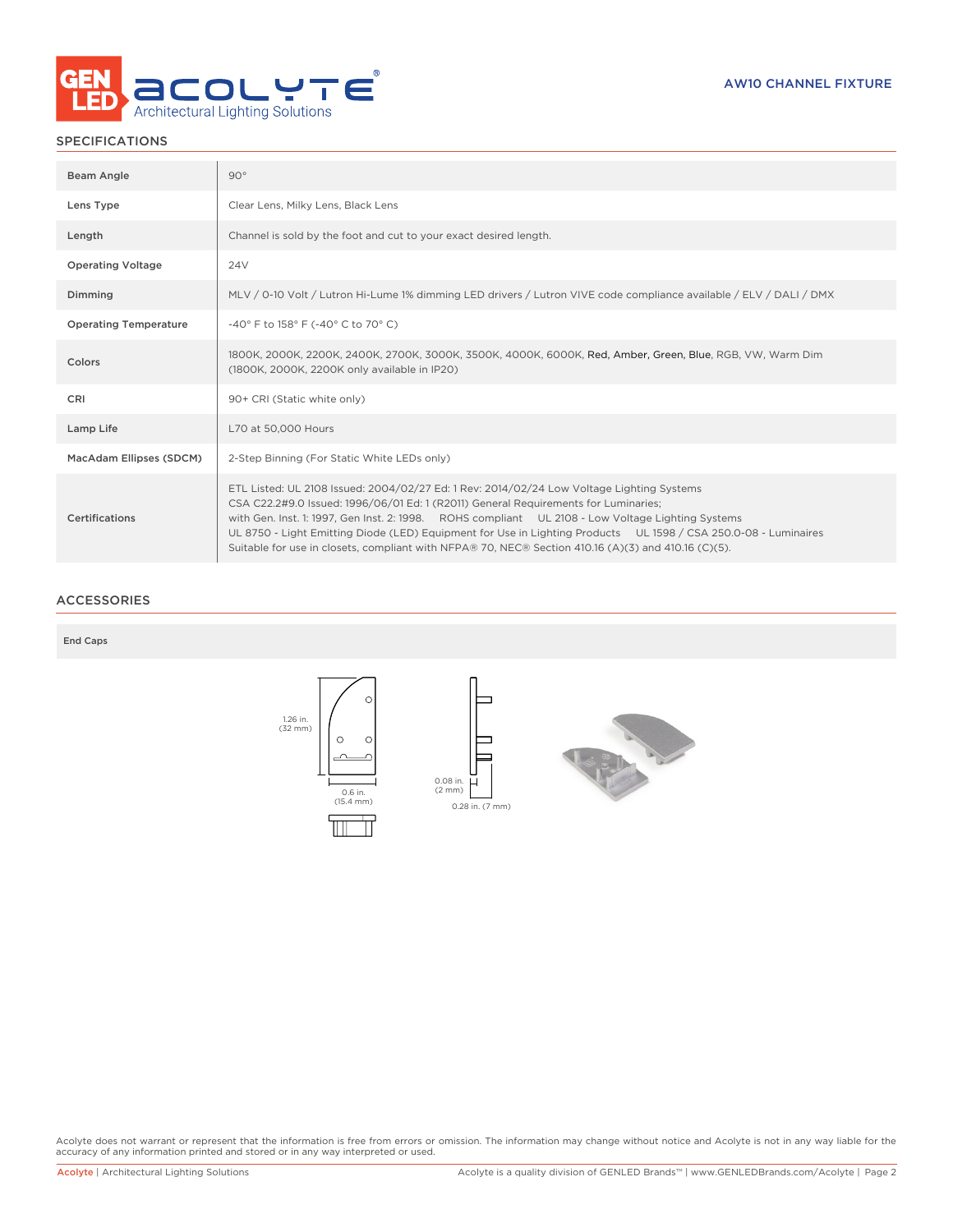

### ORDERING GUIDE

# **STEP 1 Complete Channel Part Number**

| <b>CHANNEL</b>        | <b>LENS</b>            | <b>HOUSING COLOR</b>              |            |  |
|-----------------------|------------------------|-----------------------------------|------------|--|
| CHAW10                |                        |                                   |            |  |
| CHAW10 - AW10 Channel | C - Clear Lens         | <b>SV</b> - Silver                | WH - White |  |
|                       | M - Milky Lens         | <b>BK</b> - Black                 |            |  |
|                       | <b>BK</b> - Black Lens | Consult factory for custom colors |            |  |

**Number** 

| <b>STEP 2&gt; Complete RibbonLyte Part Number</b> |                                         |                                    |  |  |  |  |  |  |  |
|---------------------------------------------------|-----------------------------------------|------------------------------------|--|--|--|--|--|--|--|
| <b>CATEGORY</b>                                   | CRI                                     | <b>RIBBON TYPE &amp; IP RATING</b> |  |  |  |  |  |  |  |
| <b>RB</b>                                         |                                         |                                    |  |  |  |  |  |  |  |
| <b>RB</b> - RibbonLyte                            | <b>0</b> - Static Color, Color Changing | <b>SWS220 - Static White Serie</b> |  |  |  |  |  |  |  |
|                                                   | 90 - 90+ CRI Static White               | <b>SWS265 - Static White Seri</b>  |  |  |  |  |  |  |  |
|                                                   |                                         | <b>SCS220 - Static Color Serie</b> |  |  |  |  |  |  |  |

| CATEGORY                                     | CRI.                                             | <b>RIBBON TYPE &amp; IP RATING</b>         |                           |
|----------------------------------------------|--------------------------------------------------|--------------------------------------------|---------------------------|
| RB.                                          |                                                  |                                            |                           |
| RB - RibbonLyte                              | <b>0</b> - Static Color, Color Changing          | <b>SWS220 - Static White Series 2 IP20</b> | VWS220 - VW Series 2 IP20 |
|                                              | 90 - 90+ CRI Static White                        | <b>SWS265 - Static White Series 2 IP65</b> | VWS265 - VW Series 2 IP65 |
|                                              |                                                  | <b>SCS220</b> - Static Color Series 2 IP20 | WD20 - Warm Dim IP20      |
|                                              |                                                  | <b>SCS265</b> - Static Color Series 2 IP65 | WD65 - Warm Dim IP65      |
|                                              |                                                  | <b>RGB20 - RGB IP20</b>                    |                           |
| IP65 Ribbonl yte can NOT be cut in the field | NOTE: To ensure waterproofing standards are met, | <b>RGB65 - RGB IP65</b>                    |                           |

NOTE: To ensure waterproofing standards are met, IP65 RibbonLyte can NOT be cut in the field.

### WATTAGE COLOR

| $0.75 - 0.75$ W/ft (2.46 W/m - Static White, Static Color) | 18 - 1800K | <b>RGB</b> - Red. Green. Blue |
|------------------------------------------------------------|------------|-------------------------------|
| 1.0 - 1.0 W/ft $(3.3 \text{ W/m} - \text{Variable White})$ | 20 - 2000K | <b>VW</b> - Variable White    |

- 1.5 1.5 W/ft (4.9 W/m Static White, Static Color) 22 2200K 2920 Warm Dim 2900K-2000K (IP20)
- 2.2 2.2 W/ft (7.2 W/m Static White, Static Color, RGB) 24 2400K 2721 Warm Dim 2900K-2000K (IP65)
- 3.0 3.0 W/ft (9.8 W/m Static White, Static Color, Variable White) 27 2700K Z Undecided\*\*
- 4.4 4.4 W/ft (14.4 W/m Static White, Static Color, RGB) 30 3000K \*\* For quotes only. Must be chosen before final order.
- 5.0 5.0 W/ft (16.4 W/m Static White, Static Color) 35 3500K
- 5.2 5.2 W/ft (17.1 W/m Warm Dim) 40 4000K
- 6.0 6.0 W/ft (19.7 W/m Static White, Static Color, Variable White) 60 6000K
	- R Red A - Amber
	- G Green
	- B Blue



# **STEP 3 Complete Assembly Option & Length**

ASSEMBLY OPTION LENGTH (Standard factory assembled length up to 78 in. / 2 m)

- FI Field Assembly
- FA Factory Assembly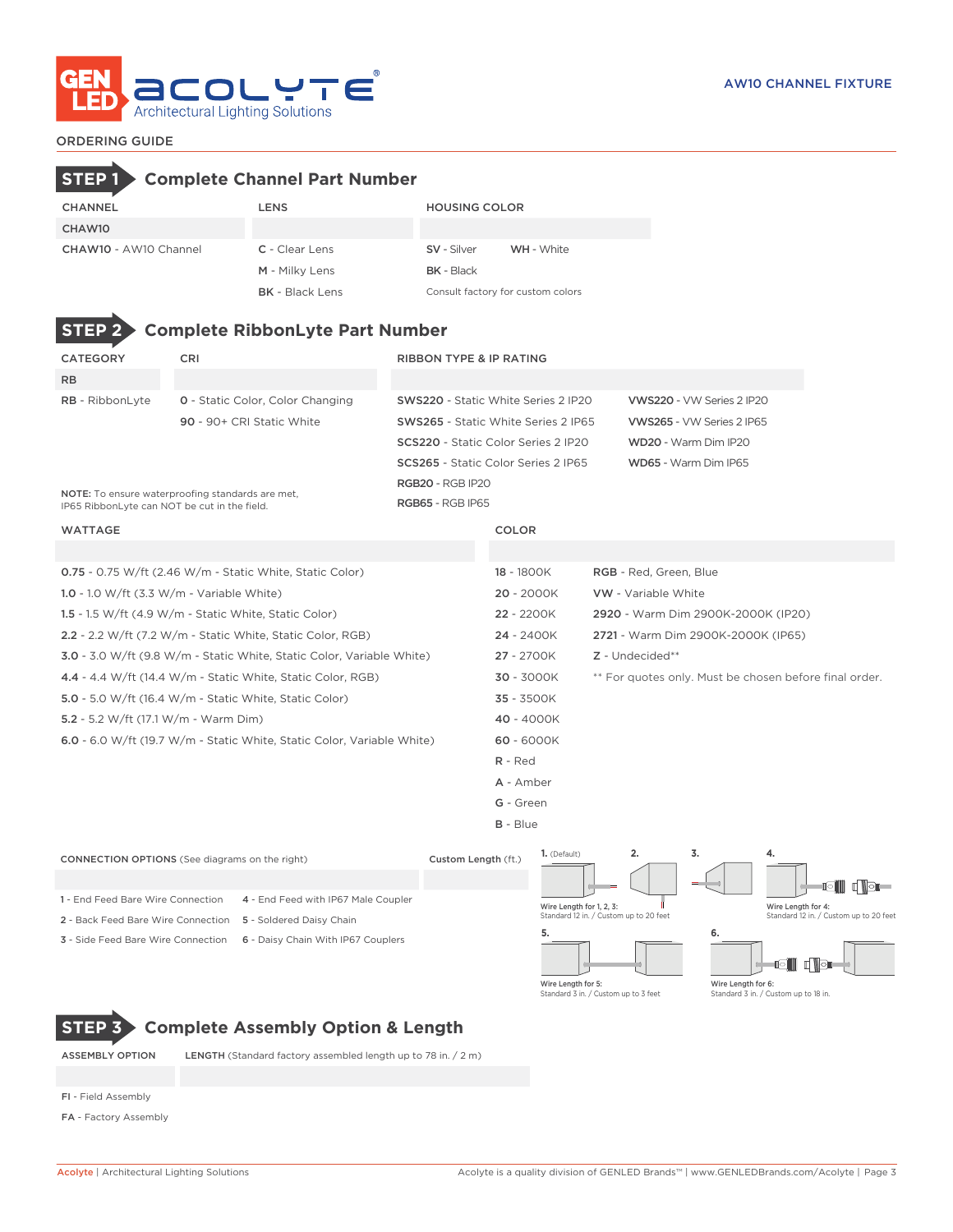

## RIBBONLYTE SPECIFICATIONS & COMPATIBILITY

| Available<br>Wattages                                                                                                                 | Cuttable<br>Length               | LED<br>Pitch               | Color<br>Temp. | Im/W<br>without<br>Lens | <b>Delivered Lumens</b><br>with Clear Lens<br>(lm/ft / lm/m) | <b>Delivered Lumens</b><br>with Milky Lens | <b>Delivered Lumens</b><br>with Black Lens | Max<br>Length           |                  | Compatible<br>with Channel |              |                  |              |              |  |  |  |       |     |            |           |           |                  |  |  |
|---------------------------------------------------------------------------------------------------------------------------------------|----------------------------------|----------------------------|----------------|-------------------------|--------------------------------------------------------------|--------------------------------------------|--------------------------------------------|-------------------------|------------------|----------------------------|--------------|------------------|--------------|--------------|--|--|--|-------|-----|------------|-----------|-----------|------------------|--|--|
|                                                                                                                                       |                                  |                            |                |                         |                                                              | (lm/ft / lm/m)                             | (lm/ft / lm/m)                             |                         | IP <sub>20</sub> | <b>IP65</b>                | <b>IP68</b>  |                  |              |              |  |  |  |       |     |            |           |           |                  |  |  |
|                                                                                                                                       |                                  |                            | 1800K          | 84                      | 59 / 192                                                     | 47 / 155                                   | 44 / 145                                   |                         |                  |                            |              |                  |              |              |  |  |  |       |     |            |           |           |                  |  |  |
|                                                                                                                                       |                                  |                            | 2000K          | 99                      | 69 / 227                                                     | 56/183                                     | 52/171                                     |                         |                  |                            |              |                  |              |              |  |  |  |       |     |            |           |           |                  |  |  |
|                                                                                                                                       |                                  |                            |                |                         | 2200K                                                        | 109                                        | 76 / 249                                   | 61 / 201                | 57/188           | IP20:                      |              |                  |              |              |  |  |  |       |     |            |           |           |                  |  |  |
| 0.75 Static<br>1.97 in.                                                                                                               |                                  | 48 LEDs/ft                 | 2400K          | 113                     | 79 / 259                                                     | 64/209                                     | 59 / 195                                   | 49 ft<br>(15 m)         |                  |                            |              |                  |              |              |  |  |  |       |     |            |           |           |                  |  |  |
| White                                                                                                                                 | $(50$ mm $)$                     | (160 LEDs/m)               | 2700K          | 123                     | 86 / 281                                                     | 69 / 227                                   | 65 / 212                                   | IP65:                   | $\checkmark$     | $\checkmark$               |              |                  |              |              |  |  |  |       |     |            |           |           |                  |  |  |
| Series 2                                                                                                                              |                                  | 3000K                      | 123            | 86 / 281                | 69 / 227                                                     | 65 / 212                                   | 32.8 ft                                    |                         |                  |                            |              |                  |              |              |  |  |  |       |     |            |           |           |                  |  |  |
|                                                                                                                                       |                                  | 3500K                      | 130            | 91 / 297                | 73 / 240                                                     | 68/224                                     | (10 m)                                     |                         |                  |                            |              |                  |              |              |  |  |  |       |     |            |           |           |                  |  |  |
|                                                                                                                                       |                                  |                            | 4000K          | 134                     | 93 / 307                                                     | 75 / 247                                   | 70 / 231                                   |                         |                  |                            |              |                  |              |              |  |  |  |       |     |            |           |           |                  |  |  |
|                                                                                                                                       |                                  |                            | 6000K          | 131                     | 91 / 300                                                     | 74 / 242                                   | 69 / 226                                   |                         |                  |                            |              |                  |              |              |  |  |  |       |     |            |           |           |                  |  |  |
|                                                                                                                                       |                                  |                            | 1800K          | 84                      | 117 / 384                                                    | 95 / 310                                   | 88 / 289                                   |                         |                  |                            |              |                  |              |              |  |  |  |       |     |            |           |           |                  |  |  |
|                                                                                                                                       |                                  |                            | 2000K          | 98                      | 137 / 384                                                    | 110 / 362                                  | 103 / 338                                  |                         |                  |                            |              |                  |              |              |  |  |  |       |     |            |           |           |                  |  |  |
|                                                                                                                                       |                                  |                            | 2200K          | 109                     | 152 / 499                                                    | 123 / 402                                  | 114 / 375                                  | IP20:                   |                  |                            |              |                  |              |              |  |  |  |       |     |            |           |           |                  |  |  |
| 1.5 Static                                                                                                                            |                                  |                            | 2400K          | 113                     | 158 / 517                                                    | 127/417                                    | 119 / 389                                  | 49 ft<br>(15 m)         |                  |                            |              |                  |              |              |  |  |  |       |     |            |           |           |                  |  |  |
| White                                                                                                                                 | 1.97 in.<br>$(50$ mm $)$         | 48 LEDs/ft<br>(160 LEDs/m) | 2700K          | 123                     | 172 / 563                                                    | 138 / 454                                  | 129 / 424                                  | IP65:                   | $\checkmark$     | $\checkmark$               |              |                  |              |              |  |  |  |       |     |            |           |           |                  |  |  |
| Series 2                                                                                                                              |                                  |                            | 3000K          | 123                     | 172 / 563                                                    | 138 / 454                                  | 129 / 424                                  | 32.8 ft                 |                  |                            |              |                  |              |              |  |  |  |       |     |            |           |           |                  |  |  |
|                                                                                                                                       |                                  |                            | 3500K          | 129                     | 180 / 590                                                    | 145 / 476                                  | 135 / 444                                  | (10 m)                  |                  |                            |              |                  |              |              |  |  |  |       |     |            |           |           |                  |  |  |
|                                                                                                                                       |                                  |                            | 4000K          | 134                     | 187/613                                                      | 151 / 495                                  | 141 / 462                                  |                         |                  |                            |              |                  |              |              |  |  |  |       |     |            |           |           |                  |  |  |
|                                                                                                                                       |                                  |                            | 6000K          | 131                     | 183 / 600                                                    | 147/484                                    | 138 / 451                                  |                         |                  |                            |              |                  |              |              |  |  |  |       |     |            |           |           |                  |  |  |
|                                                                                                                                       |                                  |                            | 1800K          | 83                      | 170 / 557                                                    | 137 / 449                                  | 128 / 419                                  |                         |                  |                            |              |                  |              |              |  |  |  |       |     |            |           |           |                  |  |  |
|                                                                                                                                       |                                  |                            | 2000K          | 96                      | 196 / 644                                                    | 158 / 520                                  | 148 / 485                                  |                         |                  |                            |              |                  |              |              |  |  |  |       |     |            |           |           |                  |  |  |
|                                                                                                                                       |                                  |                            | 2200K          | 106                     | 217 / 712                                                    | 175 / 574                                  | 163 / 536                                  | IP20:                   |                  |                            |              |                  |              |              |  |  |  |       |     |            |           |           |                  |  |  |
| 2.2 Static<br>1.97 in.<br>White<br>$(50$ mm $)$<br>Series 2                                                                           |                                  |                            | 2400K          | 111                     | 227 / 745                                                    | 183 / 601                                  | 171 / 561                                  | 42 ft<br>(12.8 m)       |                  |                            |              |                  |              |              |  |  |  |       |     |            |           |           |                  |  |  |
|                                                                                                                                       |                                  | 48 LEDs/ft<br>(160 LEDs/m) | 2700K          | 120                     | 246 / 806                                                    | 198 / 650                                  | 185 / 606                                  |                         | $\checkmark$     | ✓                          |              |                  |              |              |  |  |  |       |     |            |           |           |                  |  |  |
|                                                                                                                                       |                                  |                            | 3000K          | 122                     | 250 / 819                                                    | 201/660                                    | 188 / 616                                  | IP65:<br>32.8 ft        |                  |                            |              |                  |              |              |  |  |  |       |     |            |           |           |                  |  |  |
|                                                                                                                                       |                                  |                            | 3500K          | 127                     | 260 / 852                                                    | 210/687                                    | 196 / 642                                  | (10 m)                  |                  |                            |              |                  |              |              |  |  |  |       |     |            |           |           |                  |  |  |
|                                                                                                                                       |                                  |                            | 4000K          | 133                     | 272 / 893                                                    | 219 / 720                                  | 205/672                                    |                         |                  |                            |              |                  |              |              |  |  |  |       |     |            |           |           |                  |  |  |
|                                                                                                                                       |                                  |                            | 6000K          | 128                     | 262 / 859                                                    | 211 / 693                                  | 197 / 647                                  |                         |                  |                            |              |                  |              |              |  |  |  |       |     |            |           |           |                  |  |  |
|                                                                                                                                       |                                  |                            | 1800K          | 84                      | 234 / 769                                                    | 189 / 620                                  | 176 / 579                                  |                         |                  |                            |              |                  |              |              |  |  |  |       |     |            |           |           |                  |  |  |
|                                                                                                                                       |                                  | 48 LEDs/ft<br>(160 LEDs/m) |                |                         |                                                              |                                            | 2000K                                      | 98                      | 273 / 897        | 221 / 723                  | 206 / 675    |                  |              |              |  |  |  |       |     |            |           |           |                  |  |  |
|                                                                                                                                       |                                  |                            |                | 2200K                   | 108                                                          | 301/989                                    | 243 / 797                                  | 227/744                 | IP20:            |                            |              |                  |              |              |  |  |  |       |     |            |           |           |                  |  |  |
| 3.0 Static                                                                                                                            |                                  |                            |                |                         |                                                              |                                            |                                            |                         | 2400K            | 109.8                      | 306 / 1005   | 247 / 811        | 231 / 756    | 36 ft        |  |  |  |       |     |            |           |           |                  |  |  |
| White                                                                                                                                 | 1.97 in.<br>$(50$ mm $)$         |                            |                |                         | 2700K                                                        | 122.9                                      | 343 / 1125                                 | 277 / 907               | 258 / 847        | (11 m)                     | $\checkmark$ | $\checkmark$     |              |              |  |  |  |       |     |            |           |           |                  |  |  |
| Series 2                                                                                                                              |                                  |                            |                |                         |                                                              |                                            |                                            |                         |                  |                            |              |                  |              |              |  |  |  | 3000K | 130 | 363 / 1190 | 293 / 960 | 273 / 896 | IP65:<br>32.8 ft |  |  |
|                                                                                                                                       |                                  |                            |                | 3500K                   | 133                                                          | 371 / 1217                                 | 299 / 982                                  | 279 / 916               | (10 m)           |                            |              |                  |              |              |  |  |  |       |     |            |           |           |                  |  |  |
|                                                                                                                                       |                                  |                            |                |                         |                                                              | 4000K                                      | 133                                        | 371 / 1217              | 299 / 982        | 279 / 916                  |              |                  |              |              |  |  |  |       |     |            |           |           |                  |  |  |
|                                                                                                                                       |                                  |                            | 6000K          | 128                     | 357 / 1172                                                   | 288 / 945                                  | 269 / 882                                  |                         |                  |                            |              |                  |              |              |  |  |  |       |     |            |           |           |                  |  |  |
|                                                                                                                                       |                                  |                            | 1800K          | 81                      | 331/1087                                                     | 267 / 877                                  | 249 / 818                                  |                         |                  |                            |              |                  |              |              |  |  |  |       |     |            |           |           |                  |  |  |
|                                                                                                                                       |                                  |                            | 2000K          | 95                      | 389 / 1275                                                   | 314 / 1029                                 | 293 / 960                                  |                         |                  |                            |              |                  |              |              |  |  |  |       |     |            |           |           |                  |  |  |
|                                                                                                                                       |                                  |                            | 2200K          | 105                     | 430 / 1410                                                   | 347 / 1137                                 | 323 / 1061                                 |                         |                  |                            |              |                  |              |              |  |  |  |       |     |            |           |           |                  |  |  |
| 4.4 Static                                                                                                                            |                                  |                            | 2400K          | 109                     | 446 / 1463                                                   | 360 / 1180                                 | 336 / 1101                                 |                         |                  |                            |              |                  |              |              |  |  |  |       |     |            |           |           |                  |  |  |
| White                                                                                                                                 | 1.97 in.<br>$(50$ mm $)$         | 48 LEDs/ft<br>(160 LEDs/m) | 2700K          | 122                     | 499 / 1638                                                   | 403 / 1321                                 | 376 / 1233                                 | 28 ft 4 in.<br>(8.64 m) | $\checkmark$     | $\checkmark$               |              |                  |              |              |  |  |  |       |     |            |           |           |                  |  |  |
| Series 2                                                                                                                              |                                  |                            | 3000K          | 129                     | 528 / 1732                                                   | 426 / 1397                                 | 397 / 1304                                 |                         |                  |                            |              |                  |              |              |  |  |  |       |     |            |           |           |                  |  |  |
|                                                                                                                                       |                                  |                            | 3500K          | 132                     | 540 / 1772                                                   | 436 / 1429                                 | 407 / 1334                                 |                         |                  |                            |              |                  |              |              |  |  |  |       |     |            |           |           |                  |  |  |
|                                                                                                                                       |                                  |                            | 4000K          | 132                     | 540 / 1772                                                   | 436 / 1429                                 | 407 / 1334                                 |                         |                  |                            |              |                  |              |              |  |  |  |       |     |            |           |           |                  |  |  |
|                                                                                                                                       |                                  |                            | 6000K          | 126                     | 516 / 1692                                                   | 416 / 1364                                 | 388 / 1273                                 |                         |                  |                            |              |                  |              |              |  |  |  |       |     |            |           |           |                  |  |  |
|                                                                                                                                       |                                  |                            | 1800K          | 83                      | 386 / 1266                                                   | 311 / 1021                                 | 291 / 953                                  |                         |                  |                            |              |                  |              |              |  |  |  |       |     |            |           |           |                  |  |  |
|                                                                                                                                       |                                  |                            | 2000K          | 98                      | 456 / 1495                                                   | 368 / 1206                                 | 343 / 1125                                 |                         |                  |                            |              |                  |              |              |  |  |  |       |     |            |           |           |                  |  |  |
|                                                                                                                                       |                                  |                            | 2200K          | 107                     | 498 / 1632                                                   | 401 / 1316                                 | 375 / 1229                                 | IP20:                   |                  |                            |              |                  |              |              |  |  |  |       |     |            |           |           |                  |  |  |
| 5.0 Static                                                                                                                            |                                  |                            | 2400K          | <b>110</b>              | 511 / 1675                                                   | 412 / 1351                                 | 384 / 1261                                 | 33 ft 4 in.             |                  |                            |              |                  |              |              |  |  |  |       |     |            |           |           |                  |  |  |
| White                                                                                                                                 | 1.4 in.<br>$(35.7 \, \text{mm})$ | 68 LEDs/ft<br>(224 LEDs/m) |                |                         |                                                              |                                            | 2700K                                      | 123                     | 571 / 1875       | 461 / 1512                 | 430 / 1411   | (10.1 m)         | $\checkmark$ | $\checkmark$ |  |  |  |       |     |            |           |           |                  |  |  |
| Series 2                                                                                                                              |                                  |                            |                |                         |                                                              |                                            | 3000K                                      | 130                     | 605 / 1983       | 488 / 1599                 | 455 / 1493   | IP65:<br>32.8 ft |              |              |  |  |  |       |     |            |           |           |                  |  |  |
|                                                                                                                                       |                                  |                            | 3500K          | 133                     | 618 / 2029                                                   | 499 / 1636                                 | 466 / 1527                                 | (10 m)                  |                  |                            |              |                  |              |              |  |  |  |       |     |            |           |           |                  |  |  |
|                                                                                                                                       |                                  |                            |                |                         |                                                              |                                            |                                            |                         | 4000K            | 133                        | 618 / 2029   | 499 / 1636       | 466 / 1527   |              |  |  |  |       |     |            |           |           |                  |  |  |
|                                                                                                                                       |                                  |                            | 6000K          | 127                     | 591 / 1937                                                   | 476 / 1562                                 | 445 / 1458                                 |                         |                  |                            |              |                  |              |              |  |  |  |       |     |            |           |           |                  |  |  |
| Acolyte is a quality division of GENLED Brands™   www.GENLEDBrands.com/Acolyte   Page 4<br>Acolyte   Architectural Lighting Solutions |                                  |                            |                |                         |                                                              |                                            |                                            |                         |                  |                            |              |                  |              |              |  |  |  |       |     |            |           |           |                  |  |  |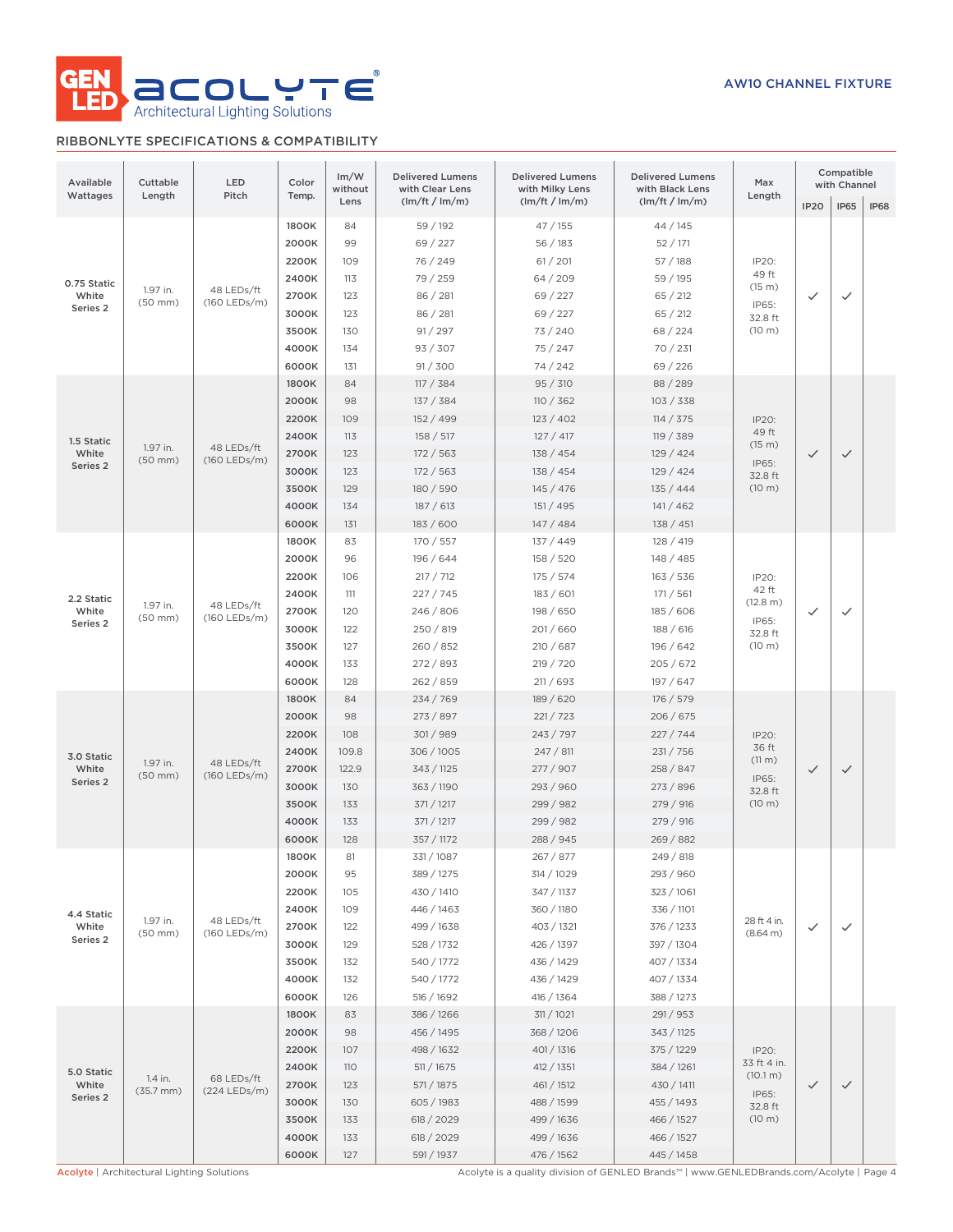

## RIBBONLYTE SPECIFICATIONS & COMPATIBILITY

| Available<br>Wattages                      | Cuttable<br>Length        | LED<br>Pitch               | Color<br>Temp.                       | Im/W<br>without<br>Lens | <b>Delivered Lumens</b><br>with Clear Lens<br>(lm/ft / lm/m) | <b>Delivered Lumens</b><br>with Milky Lens<br>(lm/ft / lm/m) | <b>Delivered Lumens</b><br>with Black Lens<br>(lm/ft / lm/m) | Max<br>Length                                                  | IP <sub>20</sub> | Compatible<br>with Channel<br><b>IP65</b> | <b>IP68</b> |
|--------------------------------------------|---------------------------|----------------------------|--------------------------------------|-------------------------|--------------------------------------------------------------|--------------------------------------------------------------|--------------------------------------------------------------|----------------------------------------------------------------|------------------|-------------------------------------------|-------------|
|                                            |                           |                            | 1800K<br>2000K                       | 82<br>95                | 458 / 1501<br>530 / 1739                                     | 369 / 1211<br>428 / 1403                                     | 344 / 1130<br>399 / 1309                                     |                                                                |                  |                                           |             |
| 6.0 Static<br>White                        | 1.4 in.<br>$(35.7$ mm $)$ | 68 LEDs/ft<br>(224 LEDs/m) | 2200K<br>2400K<br>2700K              | 106<br>109<br>122       | 591 / 1941<br>608 / 1995<br>681 / 2233                       | 477 / 1565<br>491 / 1609<br>549 / 1801                       | 445 / 1461<br>458 / 1502<br>512 / 1681                       | 28 ft<br>(8.5 m)                                               | ✓                | $\checkmark$                              |             |
| Series <sub>2</sub>                        |                           |                            | 3000K<br>3500K<br>4000K              | 129<br>132<br>132       | 720 / 2362<br>737 / 2417<br>737 / 2417                       | 581 / 1905<br>594 / 1949<br>594 / 1949                       | 542 / 1778<br>554 / 1819<br>554 / 1819                       |                                                                |                  |                                           |             |
| 0.75 Static                                |                           |                            | 6000K<br>Red                         | 126<br>41               | 703 / 2307<br>29/94                                          | 567 / 1860<br>23/76                                          | 529 / 1736<br>22/71                                          | IP20:<br>49 ft                                                 |                  |                                           |             |
| Color<br>Series <sub>2</sub>               | 1.97 in.<br>$(50$ mm $)$  | 48 LEDs/ft<br>(160 LEDs/m) | Green<br><b>Blue</b><br>Amber        | 175<br>19<br>34         | 122/400<br>13/43<br>24/78                                    | 98 / 323<br>11 / 35<br>19/63                                 | 92 / 301<br>10/33<br>18/59                                   | (15 m)<br>IP65:<br>32.8 ft<br>(10 m)                           | $\checkmark$     | $\checkmark$                              |             |
| 1.5 Static<br>Color<br>Series 2            | 1.97 in.<br>$(50$ mm $)$  | 48 LEDs/ft<br>(160 LEDs/m) | Red<br>Green<br><b>Blue</b><br>Amber | 42<br>160<br>18<br>34   | 59 / 192<br>223 / 732<br>25/82<br>47/156                     | 47 / 155<br>180 / 591<br>20/66<br>38 / 125                   | 44 / 145<br>168 / 551<br>19/62<br>36 / 117                   | IP20:<br>49 ft<br>(15 m)<br>IP65:<br>32.8 ft<br>(10 m)         | ✓                | $\checkmark$                              |             |
| 2.2 Static<br>Color<br>Series <sub>2</sub> | 1.97 in.<br>$(50$ mm $)$  | 48 LEDs/ft<br>(160 LEDs/m) | Red<br>Green<br><b>Blue</b><br>Amber | 42<br>145<br>18<br>34   | 86 / 282<br>297 / 973<br>37/121<br>70 / 228                  | 69 / 227<br>239 / 785<br>30/97<br>56 / 184                   | 65 / 212<br>223 / 733<br>28/91<br>52/172                     | IP20:<br>42 ft<br>(12.8 m)<br><b>IP65</b><br>32.8 ft<br>(10 m) | $\checkmark$     | $\checkmark$                              |             |
| 3.0 Static<br>Color<br>Series <sub>2</sub> | 1.97 in.<br>$(50$ mm $)$  | 48 LEDs/ft<br>(160 LEDs/m) | Red<br>Green<br>Blue<br>Amber        | 40<br>127<br>25<br>29   | 112 / 366<br>354 / 1162<br>70 / 229<br>81 / 265              | 90 / 295<br>286 / 937<br>56/185<br>65/214                    | 84 / 267<br>267 / 875<br>53/172<br>61/200                    | 32.8 ft<br>(10 m)                                              | ✓                | $\checkmark$                              |             |
| 4.4 Static<br>Color<br>Series <sub>2</sub> | 1.97 in.<br>$(50$ mm $)$  | 48 LEDs/ft<br>(160 LEDs/m) | Red<br>Green<br><b>Blue</b><br>Amber | 38<br>117<br>24<br>25   | 155 / 510<br>479 / 1571<br>98 / 322<br>102 / 336             | 125 / 411<br>386 / 1267<br>79 / 260<br>83 / 271              | 117 / 384<br>360 / 1182<br>74/243<br>77/253                  | 29 ft<br>(8.8 m)                                               | $\checkmark$     | $\checkmark$                              |             |
| 5.0 Static<br>Color<br>Series 2            | 1.4 in.<br>$(35.7$ mm $)$ | 68 LEDs/ft<br>(224 LEDs/m) | Red<br>Green<br>Blue<br>Amber        | 37<br>116<br>24<br>26   | 172/564<br>539 / 1770<br>112 / 366<br>121 / 397              | 139 / 455<br>435 / 1427<br>90 / 295<br>98 / 320              | 130 / 425<br>406 / 1332<br>84 / 276<br>91 / 299              | 30 ft<br>(9.14 m)                                              | ✓                | $\checkmark$                              |             |
| 6.0 Static<br>Color<br>Series 2            | 1.4 in.<br>$(35.7$ mm $)$ | 68 LEDs/ft<br>(224 LEDs/m) | Red<br>Green<br><b>Blue</b><br>Amber | 37<br>113<br>23<br>24   | 206/677<br>631 / 2069<br>128 / 421<br>134 / 439              | 167/546<br>509 / 1668<br>104 / 340<br>108 / 354              | 155 / 510<br>475 / 1557<br>97 / 317<br>101 / 331             | 28 ft<br>(8.5 m)                                               | $\checkmark$     | $\checkmark$                              |             |
| 1.0<br>Variable<br>White<br>Series 2       | 1.97 in.<br>$(50$ mm $)$  | 42 LEDs/ft<br>(140 LEDs/m) | 2000K<br>$\ddot{}$<br>6500K          | 85                      | 79 / 259                                                     | 64/209                                                       | 60 / 195                                                     | 32.8 ft<br>(10 m)                                              | ✓                | $\checkmark$                              |             |
| 3.0<br>Variable<br>White<br>Series 2       | 1.97 in.<br>$(50$ mm $)$  | 42 LEDs/ft<br>(140 LEDs/m) | 2000K<br>$^{\mathrm{+}}$<br>6500K    | 80                      | 223 / 732                                                    | 180 / 591                                                    | 168 / 551                                                    | 32.8 ft<br>(10 m)                                              | $\checkmark$     | $\checkmark$                              |             |
| 6.0<br>Variable<br>White<br>Series 2       | 1.97 in.<br>$(50$ mm $)$  | 42 LEDs/ft<br>(140 LEDs/m) | 2000K<br>$\ddot{}$<br>6500K          | 75                      | 419 / 1373                                                   | 338 / 1107                                                   | 315 / 1033                                                   | 32.8 ft<br>(10 m)                                              | $\checkmark$     | $\checkmark$                              |             |

Acolyte | Architectural Lighting Solutions Acolyte is a quality division of GENLED Brands™ | www.GENLEDBrands.com/Acolyte | Page 5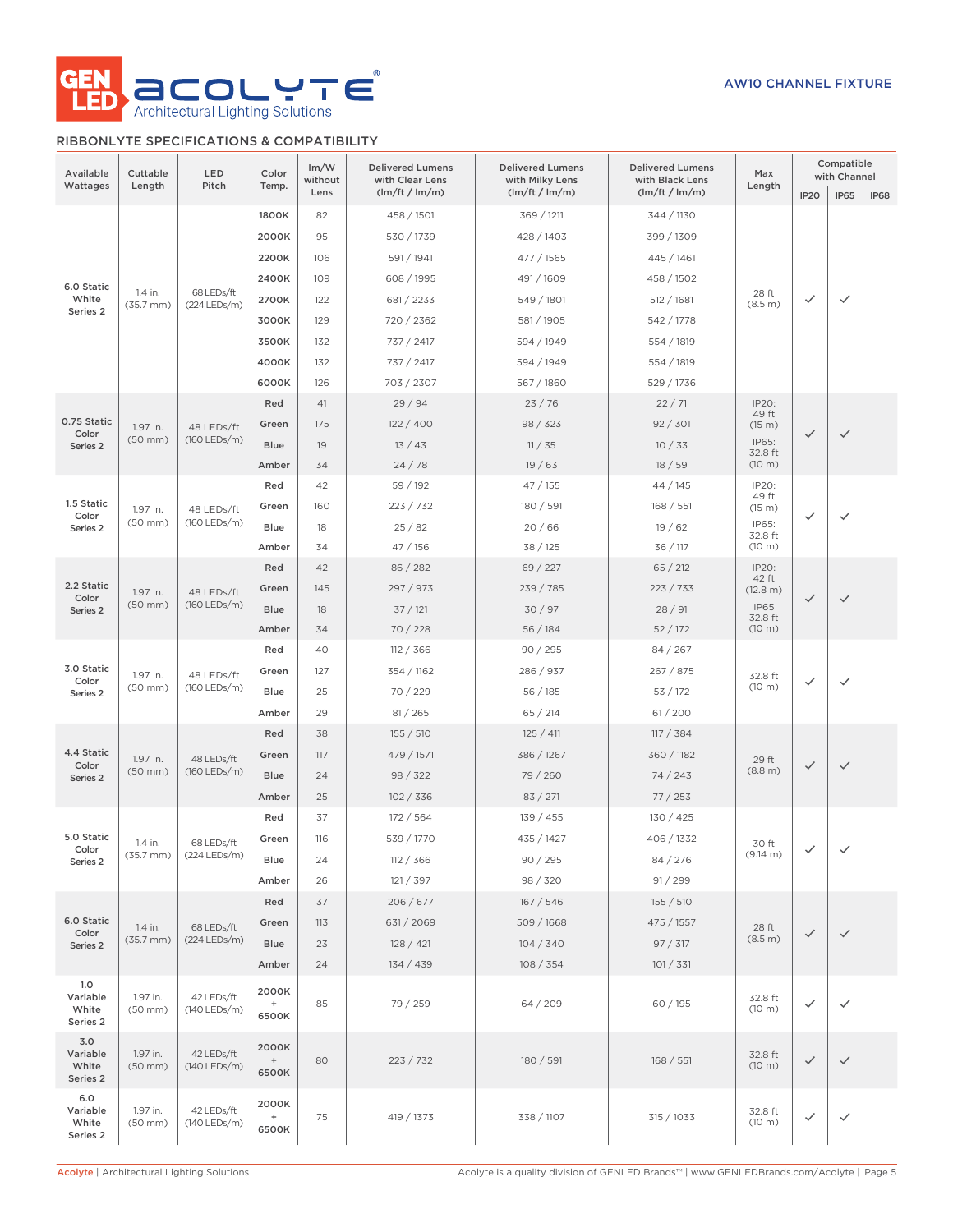

### RIBBONLYTE SPECIFICATIONS & COMPATIBILITY

| Available<br>Wattages | Cuttable<br>Length                 | <b>LED</b><br>Pitch          | Color<br>Temp.            | Im/W<br>Delivered Lumens<br>without<br>with Clear Lens<br>(lm/ft / lm/m)<br>Lens |           | Delivered Lumens<br>with Milky Lens<br>(lm/ft / lm/m) | Delivered Lumens<br>with Black Lens<br>(lm/ft / lm/m) | Max<br>Length                      |              | Compatible<br>with Channel |             |
|-----------------------|------------------------------------|------------------------------|---------------------------|----------------------------------------------------------------------------------|-----------|-------------------------------------------------------|-------------------------------------------------------|------------------------------------|--------------|----------------------------|-------------|
|                       |                                    |                              |                           |                                                                                  |           |                                                       |                                                       |                                    | IP2O         | <b>IP65</b>                | <b>IP68</b> |
| 2.2 RGB               | 6.55 in.<br>$(166.4 \, \text{mm})$ | 9 LEDs/ft<br>$(30$ LEDs/m)   | <b>RGB</b>                | 37                                                                               | 76 / 248  | 61 / 200                                              | 57 / 187                                              | 19 ft 7.9 in.<br>(6 <sub>m</sub> ) | $\checkmark$ | $\checkmark$               |             |
| 4.4 RGB               | 3.94 in.<br>$(100$ mm)             | 18 LEDs/ft<br>$(60$ LEDs/m)  | <b>RGB</b>                | 37                                                                               | 76 / 249  | 61/200                                                | 57/187                                                | 19 ft 7.9 in.<br>(6 <sub>m</sub> ) | $\checkmark$ | $\checkmark$               |             |
| 5.2<br>Warm Dim       | 3.94 in.<br>$(100$ mm $)$          | 36 LEDs/ft<br>$(120$ LEDs/m) | <b>WARM</b><br><b>DIM</b> | 55                                                                               | 266 / 873 | 215 / 704                                             | 200/657                                               | 16 ft 4 in.<br>(5 <sub>m</sub> )   | $\checkmark$ | $\checkmark$               |             |

### DIODE VISIBILITY CHART (Data below applies to installations with Milky lens only)

|                     |                                | No Visible Diode = $N$           |                                |                                |                     |                     | With Visible Diode = Y |                       |
|---------------------|--------------------------------|----------------------------------|--------------------------------|--------------------------------|---------------------|---------------------|------------------------|-----------------------|
|                     |                                | <b>Color Changing RibbonLyte</b> |                                |                                |                     |                     |                        |                       |
| 0.75/1.5/2.2        | 3.0/4.4<br><b>Static White</b> | 3.0/4.4<br><b>Static Color</b>   | 5.0/6.0<br><b>Static White</b> | 5.0/6.0<br><b>Static Color</b> | 2.2<br><b>RGB</b>   | 4.4<br><b>RGB</b>   | <b>Warm Dim</b>        | <b>Variable White</b> |
| IP20<br><b>IP65</b> | IP20<br><b>IP65</b>            | IP20<br><b>IP65</b>              | IP20<br><b>IP65</b>            | IP20<br><b>IP65</b>            | IP20<br><b>IP65</b> | IP20<br><b>IP65</b> | IP20<br><b>IP65</b>    | IP20<br><b>IP65</b>   |
| N                   | N                              | Y                                | N                              | Y                              | Y                   | Y                   | Y                      | v                     |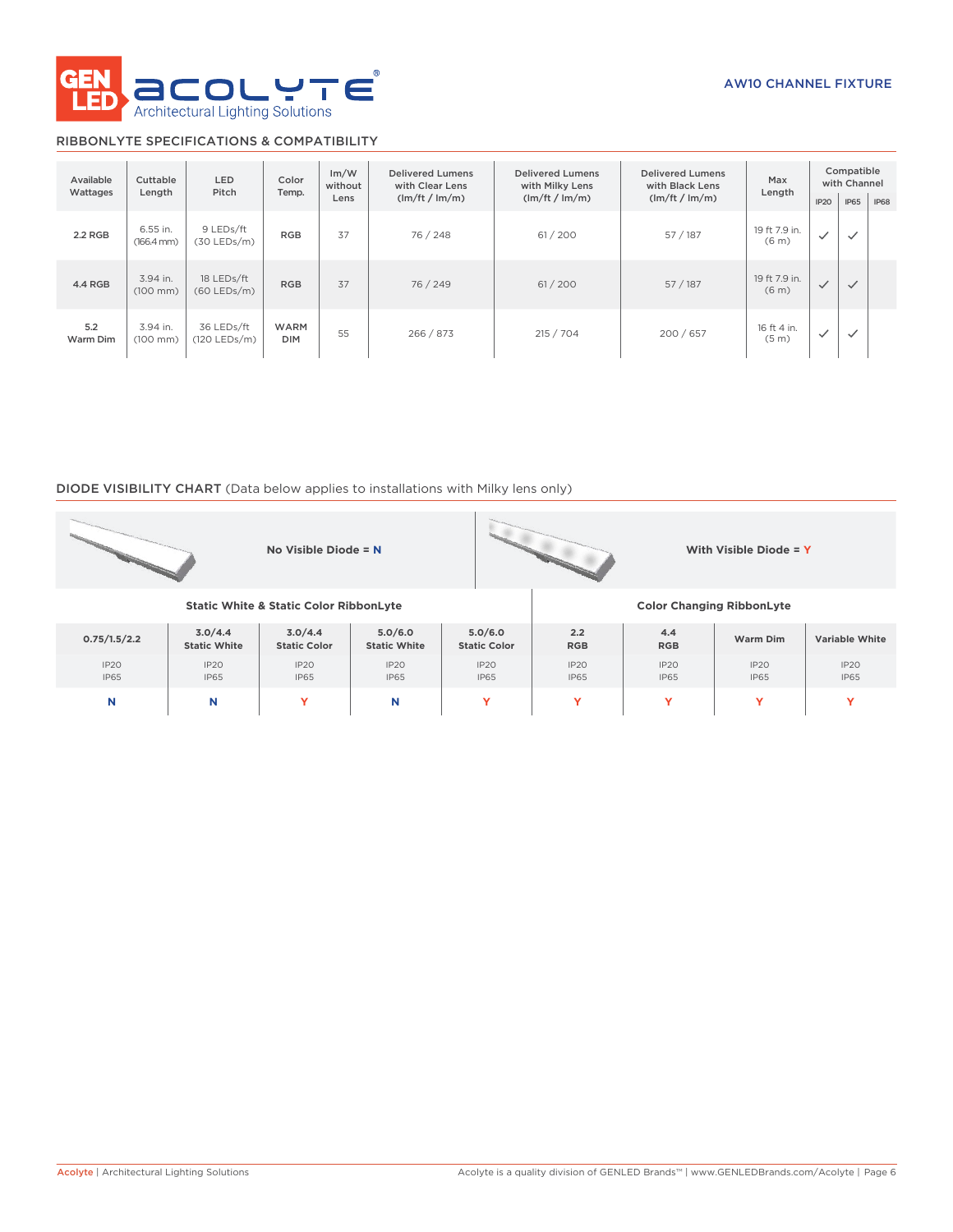

### AVAILABLE DRIVERS

#### NON-DIMMING ELECTRONIC DRIVERS LUTRON HI-LUME DRIVERS



30W, 60W, 96W Non-Dimming Electronic Class 2 Drivers

Part No.: • DRVW2430 (30 Watt) • DRVW2460 (60 Watt)

• DRVW2496 (96 Watt)

Output Voltage: 24 V Voltage Range: 120-277 VAC IP Rating: Dry or Damp UL Listed





60W, 96W, 150W, 300W ELV/MLV Dimmable Drivers

Part No.:

- DRVW2460ELVMLV (60 Watt)
- DRVW2496ELVMLV (96 Watt)
- DRVW24150ELVMLV (150 Watt) • DRVW24300ELVMLV (300 Watt)

Line Voltage Dimmable Drivers Output Voltage: 24 V Voltage Range: 100-277 VAC IP Rating: IP67 Dimmable UL, CE, and CSA Listed



240W, 320W Non-Dimming Electronic Drivers

Part No.: • DRVW24240 (240 Watt) • DRVW24320 (320 Watt)

Output Voltage: 24 V Voltage Range: 90-305 VAC IP Rating: Dry or Damp UL Recognized



40W Lutron Hi-Lume 1% Dimming Class 2 Drivers

Part No.: • DRVLUT24403W (40 Watt, 3-wire) • DRVLUT24402W (40 Watt, 2-wire)

Output Voltage: 24 V Voltage Range: 120-277 VAC (3-wire model) or 120V (2-wire model) IP Rating: Dry or Damp Dimmable using 2-wire forward phase, 3-wire+G or digital EcoSystem UL Listed



#### LUTRON Skylark Contour Dimmer

Part No.: TRIDIMSKY Width: 2.94 in (75 mm) Length: 4.69 in (120 mm) Depth: 0.30 in (7.6 mm)

- Single pole and 3-way versions
- Compatible with Acolyte MLV drivers
- Slide adjusts brightness and On/Off control
- 30 mA max control current
- Available in white finish



#### LUTRON NOVA-T Dimmer

Part No.: TRIDIMNOVA Width: 2.75 in (70 mm) Length: 4.56 in (116 mm) Depth: 0.30 in (7.6 mm)

- Slide adjusts brightness and On/Off control
- 30 mA max control current
- Available in white finish



#### LUTRON DIVA Dimmer

Part No.: TRIDIMDIVA (With Locator Light) TRIDIMDIVAL Width: 2.94 in (75 mm) Length: 4.69 in (120 mm) Depth: 0.30 in (7.6 mm)

- Large paddle switch with a captive linear-slide dimmer
- 30 mA max control current
- Available in white finish
- Available with locator light which glows green when the switch is off

Note: For more options, please reference the Optional Dimmer List on Acolyte product website page.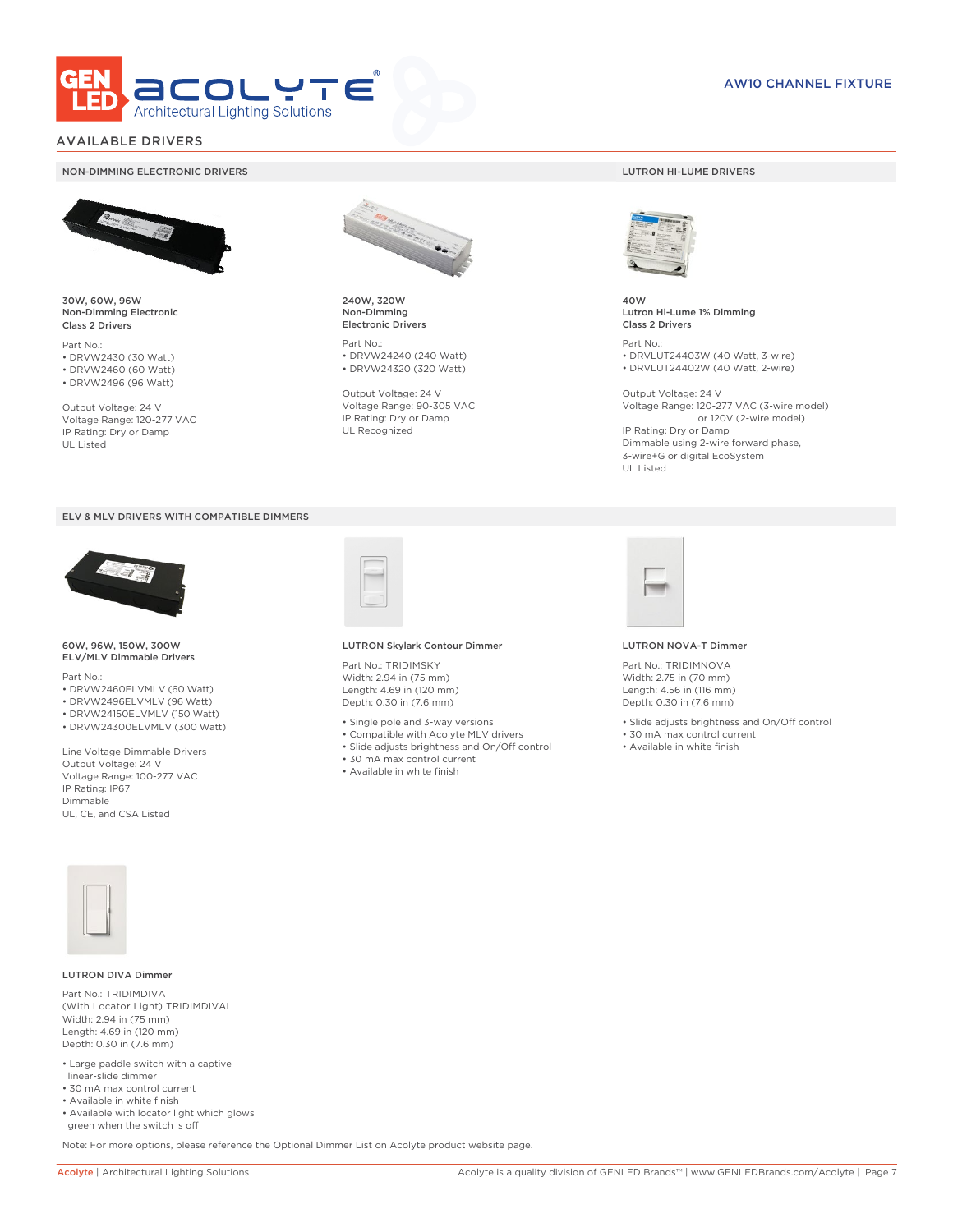

### AVAILABLE DRIVERS / CONTROLLERS AND DIMMING OPTIONS / WIRE GAUGE CHART

### 0-10V DRIVERS AND DIMMERS **DIMMING MODULE**



0-10V Dimmable Waterproof Drivers

96W Part No.: DRVW249610P 288W Part No.: DRVW2428810P Output Voltage: 24 V (+/- 0.5V) Voltage Range: 100-277 VAC Environmental Rating: UL Wet Location UL Listed



## LUTRON DIVA Dimmer

Part No.: LVDIMDIVA Width: 2.94 in (75 mm) Length: 4.69 in (120 mm) Depth: 0.30 in (7.6 mm)

- Compatible with 0-10 V Dimming Module
- Large paddle switch with a captive
- linear-slide dimmer • 30 mA max control current
- 
- Available in white finish

#### DMX CONTROLLER AND PART NUMBER - FOR COLOR CHANGING VERSIONS



GLASS TOUCH WALL CONTROLLER Part Number: AWCRGBWW AWCVWW



4 CHANNEL WATERPROOF DMX INTERFACE Part Number: DMXINFWLCD4



1 ZONE WALL CONTROLLER Part Number: DMXCTRLG



5 CHANNEL DMX INTERFACE Part Number: DMXINFLCD5



### LUTRON NOVA-T Dimmer

Part No.: LVDIMNOVA Width: 2.75 in (70 mm) Length: 4.56 in (116 mm) Depth: 0.30 in (7.6 mm)

- Compatible with 0-10 V Dimming Module
- Slide adjusts brightness and On/Off control
- 30 mA max control current • Available in white finish
	-



#### Variable White Dimming Module

Part No.: VWDIMMOD

• 1 dimming module required per 30 ft (9.1 m) • This product is only compatible with Variable White RibbonLyte, not Variable White Amber or Variable White Red. Works with any 0-10V dimmers to provide CCT change with one dimmer and brightness change with the other.

Note: Max length before additional power is introduced



5 ZONE WALL CONTROLLER Part Number: DMXCTRL



DMX OPTO SPLITTER Part Number: DMXOS8



10 ZONE WALL CONTROLLER Part Number: DMXCTRLD

DRIVER AND RIBBONLYTE AT FULL LOAD Wattages 30 | 60 | 96 | 150 | 200 | 240 | 300 | 320 Wire Gauge Feet Meters Feet Meters Feet Meters Feet Meters Feet Meters Feet Meters Feet Meters Feet Meters 24 AWG | 14 | 4.27 | 9 | 2.74 | 5.5 | 1.68 | 3.75 | 1.14 | 2.75 | 0.84 | 2.25 | 0.69 | 1.75 | 0.53 | 1.75 | 0.53 22 AWG | 22 | 6.71 | 14 | 4.27 | 9 | 2.74 | 5.75 | 1.75 | 4.5 | 1.37 | 3.5 | 1.07 | 2.75 | 0.84 | 2.75 | 0.84 20 AWG | 35 | 10.67 | 23 | 7.01 | 14 | 4.27 | 9 | 2.74 | 7 | 2.13 | 5.75 | 1.75 | 4.5 | 1.37 | 4.25 | 1.30 18 AWG | 56 | 17.07 | 37 | 11.28 | 23 | 7.01 | 15 | 4.57 | 11 | 3.35 | 9 | 2.74 | 7.5 | 2.29 | 7 | 2.13 16 AWG | 90 | 27.44 | 60 | 18.29 | 37 | 11.28 | 24 | 7.32 | 18 | 5.49 | 15 | 4.57 | 12 | 3.66 | 11 | 3.35 14 AWG | 142 | 43.29 | 95 | 28.96 | 59 | 17.99 | 38 | 11.59 | 28 | 8.54 | 23 | 7.01 | 19 | 5.79 | 17 | 5.18 12 AWG | 226 | 68.90 | 151 | 46.04 | 94 | 28.66 | 60 | 18.29 | 45 | 13.72 | 37 | 11.28 | 30 | 9.15 | 28 | 8.54 10 AWG | 360 | 109.76 | 240 | 73.17 | 150 | 45.73 | 96 | 29.27 | 72 | 21.95 | 60 | 18.29 | 48 | 14.63 | 45 | 13.72 8 AWG | 574 | 175.00 | 381 | 116.16 | 239 | 72.87 | 153 | 46.65 | 115 | 35.06 | 95 | 28.96 | 76 | 23.17 | 71 | 21.65